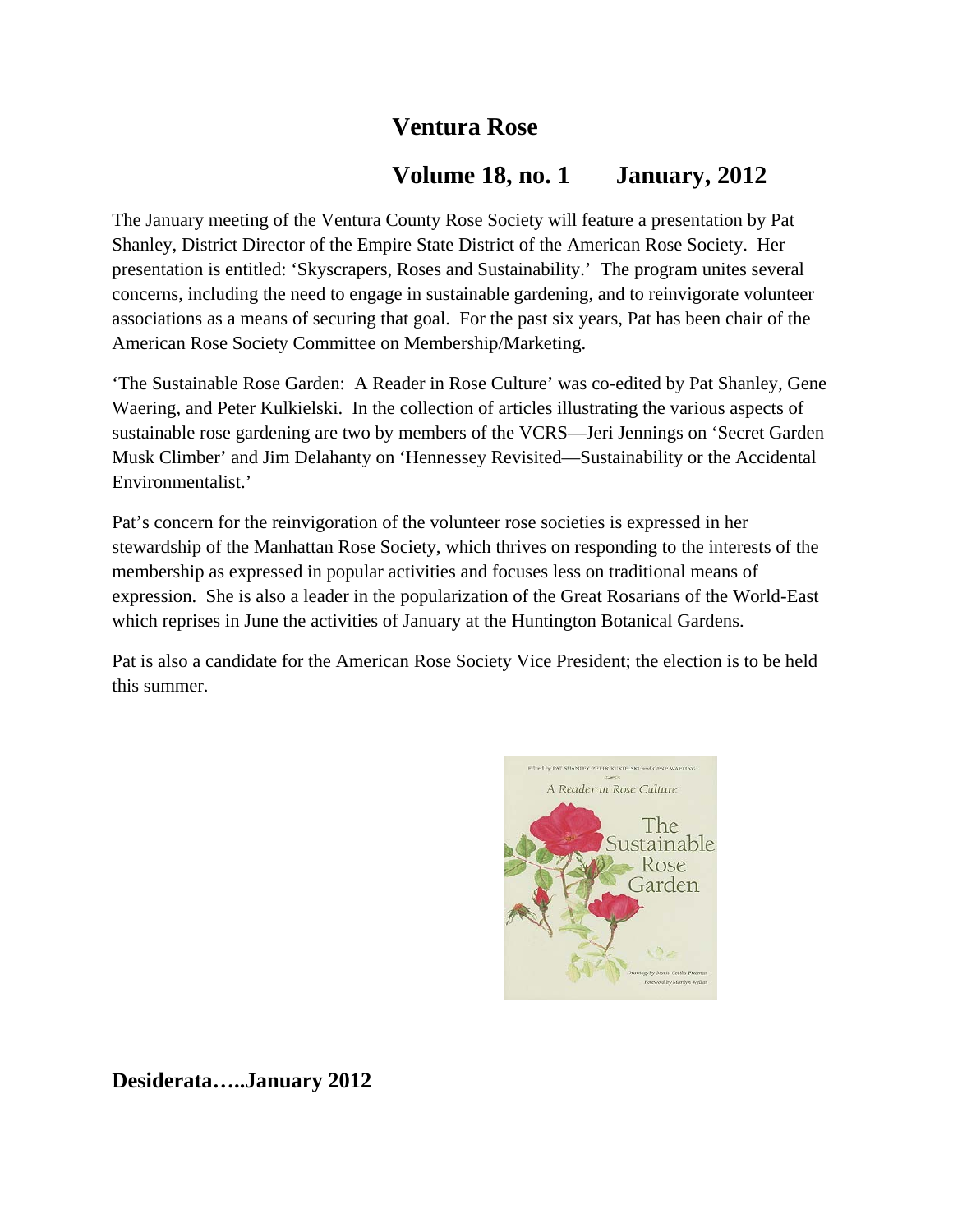### **DUES:**

Dues are due. Household dues for the Ventura County Rose Society are \$20.00 a year. Please send a check for that amount to Earl Holst, VCRS Treasurer at P.O. Box 102, Agoura Hills, CA 91376. This year as an added inducement all members who re-up will receive a free copy of Dr. Thomas Cairns' booklet on 'Growing Beautiful Roses.' This booklet, sponsored by the Rose Hills group, is an authoritative and concise primer on growing roses.

## **GREAT ROSARIANS:**

Great Rosarians XII will honor Alain Meilland, the owner of Meilland International. Meilland Roses have been innovators and a major force in rose exploration and development for over six generations of family management. The event will stretch over two days—January  $21<sup>st</sup>$  and January  $22<sup>nd</sup>$ . On Saturday the  $21<sup>st</sup>$  there will be a two hour symposium on Sustainable Rose Gardening at the Huntington Botanical Gardens from 1:30 to 3:30 p.m. in the Teaching Greenhouse. On Sunday the program will shift to Friend's Hall directly opposite the Gift Shop. The Meilland presentation will start at 2:00 p.m. although there will be presentations and speakers in the morning as well. Tickets for the event are priced at \$50.00 a person and include both days as well as a box lunch on Sunday and a reception immediately after the Meilland presentation. Tickets may be purchased by sending a check to The Huntington Botanical Gardens, 1151 Oxford Road, San Marino, CA 91108 Attn: Great Rosarians. For more information, please write Clair Martin at clairgmartin@mac.com.

# **CONSULTING ROSARIAN SCHOOL/SEMINARS:**

Mountain View Rose Society will host a Consulting Rosarian School and Seminar on Saturday, March  $10<sup>th</sup>$  at Fairmount Park in Riverside. For more information on this event write Diana Kilmer at originalsbydiana42@verizon.net . Las Vegas Rose Society will host a Consulting Rosarian School and Seminar on Saturday, February 11<sup>th</sup> at the Las Vegas Golf Club in Las Vegas. For more information in this event contact Jackie Jackson at JJDJ53@aol.com. For information on the requirements to become a Consulting Rosarian contact Dawn-Marie Johnson at dawn-marie03@dslextreme.com; Dawn-Marie is the VCRS Chair of Consulting Rosarians.

### **PACIFIC ROSE SOCIETY ROSE AUCTION:**

The 'granddaddy' of all southern California rose auctions will be sponsored by the Pacific Rose Society on February  $4<sup>th</sup>$  at Ayres Hall in the Los Angeles Arboretum starting at 10:00 a.m. for the Silent Auction of rare and unusual potted roses and 12:30 p.m. for the Live Auction of bare root roses from Weeks, Coiner, and Star. Over 500 roses will be auctioned off, including many of the latest releases from the great rose nurseries. For more information, contact Chris Greenwood at crisgreen1@aol.com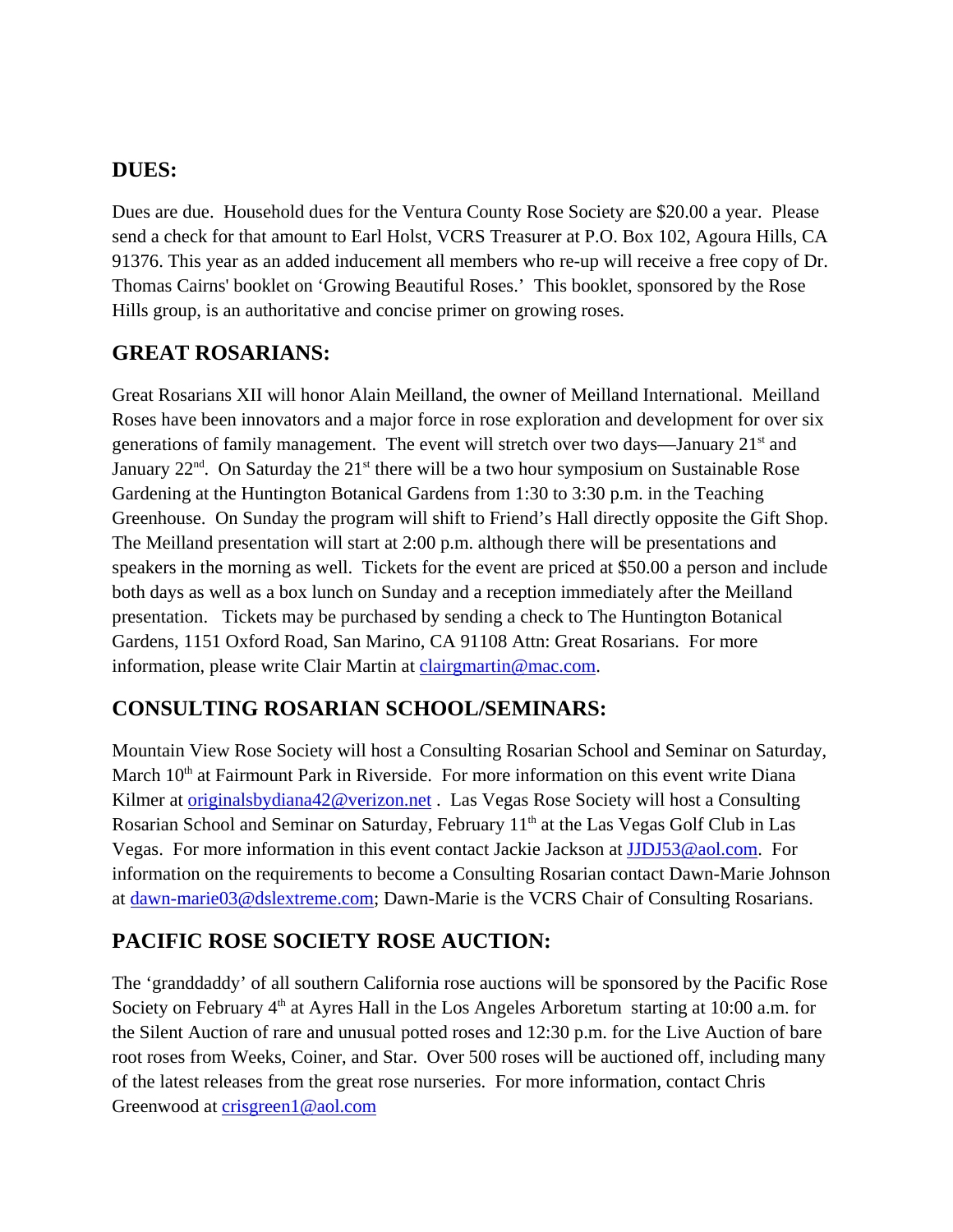### **The Garden in January…2012**

The January garden this year requires attention to water distribution. A dry December has been followed by a dry January and the prospects that the weather pattern will change for the better seems to be diminishing. This means that regular watering must be resumed to the extent dictated by the abnormally low humidity and desiccating winds from the east. Pay particular attention to container plants because the margin for error is significantly reduced. If good drainage helps when it rains, it also represents a negative when dry winds prevail. **Barbara Osterberg in Oxnard** notes that the sun seems to have direct access to cooking the roots of plants in containers when the weather produces Santa Ana winds. **Jim Delahanty in Sherman Oaks** notes that with a hundred plus container roses on the deck and patio, there is more hand watering going on than he would like this time of the year.

Otherwise, January is a month when planning, planting and pruning occupy most of the attention of rosarians. The planning aspect of January takes on at least two dimensions. While most authorities cite the optimal pruning time in southern California as the stretch of time between Thanksgiving and Valentine's Day, **Dan Bifano in Santa Barbara** believes that bare root roses must be planted before the end of the this month in order that they have plenty of time to develop roots and establish their presence. He also believes that the optimal pruning time is between January  $15<sup>th</sup>$  and the end of the month. The application of dormant sprays and sulfur within a week of completing the pruning is advisable; if sulfur is hard to obtain, copper may be a substitute, but take any precautions recommended. The completion of the tasks requires more than dedication, it requires a block of time depending on the number of rose bushes present in the garden. **Elda Bielanski in Thousand Oaks** finds her garden daunting this time of year; the amount of work to be done and the amount of time available seem to be direct conflict. Elda has adopted the sensible rule of breaking the tasks into their smallest components in order to overcome the paralysis associated with complicated tasks and insufficient time: she has decided to prune and clean up two rose bushes a day.

**Janet Sklar of Northridge** plans to donate 'World War Two Memorial Rose' to the Veteran's Home Rose Garden in Saticoy (contact member Peggy Black if you have a suitable contribution) and to try 'Perfume Delight' in her mother's rose garden. These moves are part of a plan to introduce some new roses into her garden including 'Peter Mayle' (on the advice of **Dawn-Marie Johnson of Moorpark**) and 'Cubana' (purchased at the September Celebration of Roses). Barbara Osterberg believes that either her garden or her own self has matured enough to experiment with 'shovel pruning' in recognition that space is at a premium.

Pruning is considered to be the major activity this month. This month's feature article concentrates on observations about pruning. But it should also be noted that many people do not. Barbara Osterberg is not able to resist the lure of tidying up her garden after an experiment with not pruning; but she has not abandoned the notion of 'not pruning' entirely. But, still, she cannot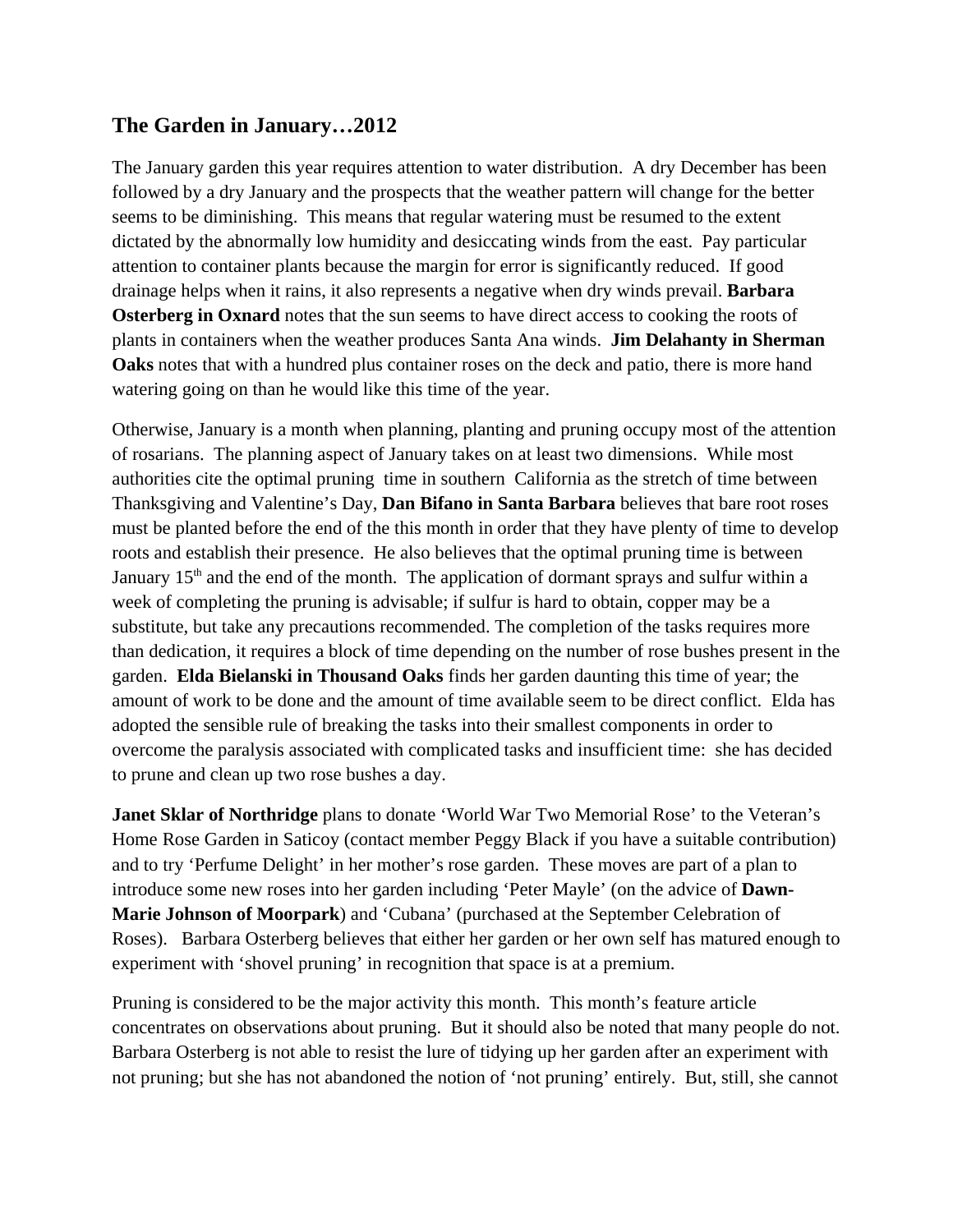resist removing ugly and diseased leaves and other spontaneous reactions, resulting in fingers with prickles and coffee transferred from cups to clothing.

Of course, not everyone is into the program of planning, planting and pruning. **Robert Neil Rippetoe** of Palm Springs notes that it is a good time of the year to bareroot roses, transplant them, prune, defoliate and dormant spray; however, he also notes that he rarely does any of these tasks because he is busy with others that entice him more—like hybridizing and assessing seedlings.

Five Observations on Pruning Roses

#### By Jim Delahanty

More people exhibit angst about pruning roses than growing them. And, otherwise sensible eople invest more time, trouble and research into pruning roses than in seeking a mate. Demonstrations on pruning roses are so popular and valued that some groups charge fees for attending such events. The distress and anxiety with which many people approach pruning is not inexplicable. The problem is not with the rose, but the pruner. Below are a few considerations to tame the psychological pruning beast, at least over the next few months.

First. Roses are tough. The anxiety over pruning is a confession of personal inadequacy, not one of any inadequacy of the rose. Roy Hennessey, plantsman extraordinaire of the middle of the 20th century, headed his newspaper columns with the observation that you could do ANYTHING to a rose, except grub it up out of the ground and leave it there, and it would thrive. This is pretty much true. Pruning roses within an inch of their lives does not prevent them from recovering and blooming; a famous award winning rosarian in southern California never pruned his roses at all. A prominent Bay area rosarian spends five seconds on each rose with his chainsaw. Roses have been in existence for over 35 million years and in most of that time, no one pruned anything unless the forest were burned to a crisp, nature's rather non-specific pruning method.

Second. Much of our pruning has evolved because of human concerns, not because of the need of the rose per se. While some roses need to be pruned to stimulate growth—particularly root growth‐‐others are yearlong bloomers and resent interference in their bloom cycle. 'Secret Garden Musk Climber' blooms twelve months out of the year in my garden; any pruning is a matter of confining it to the space allotted to it, and it certainly doesn't need rejuvenation.

Sometimes we prune our roses in a particular way in order to promote a congruity between peak bloom time and particular rose shows, like district rose shows in April, particularly if the roses are modern ones like Hybrid teas, floribundas or miniatures. Or we may prune because we have misplaced a rose when planting it and have to keep cutting it back lest it completely and fatally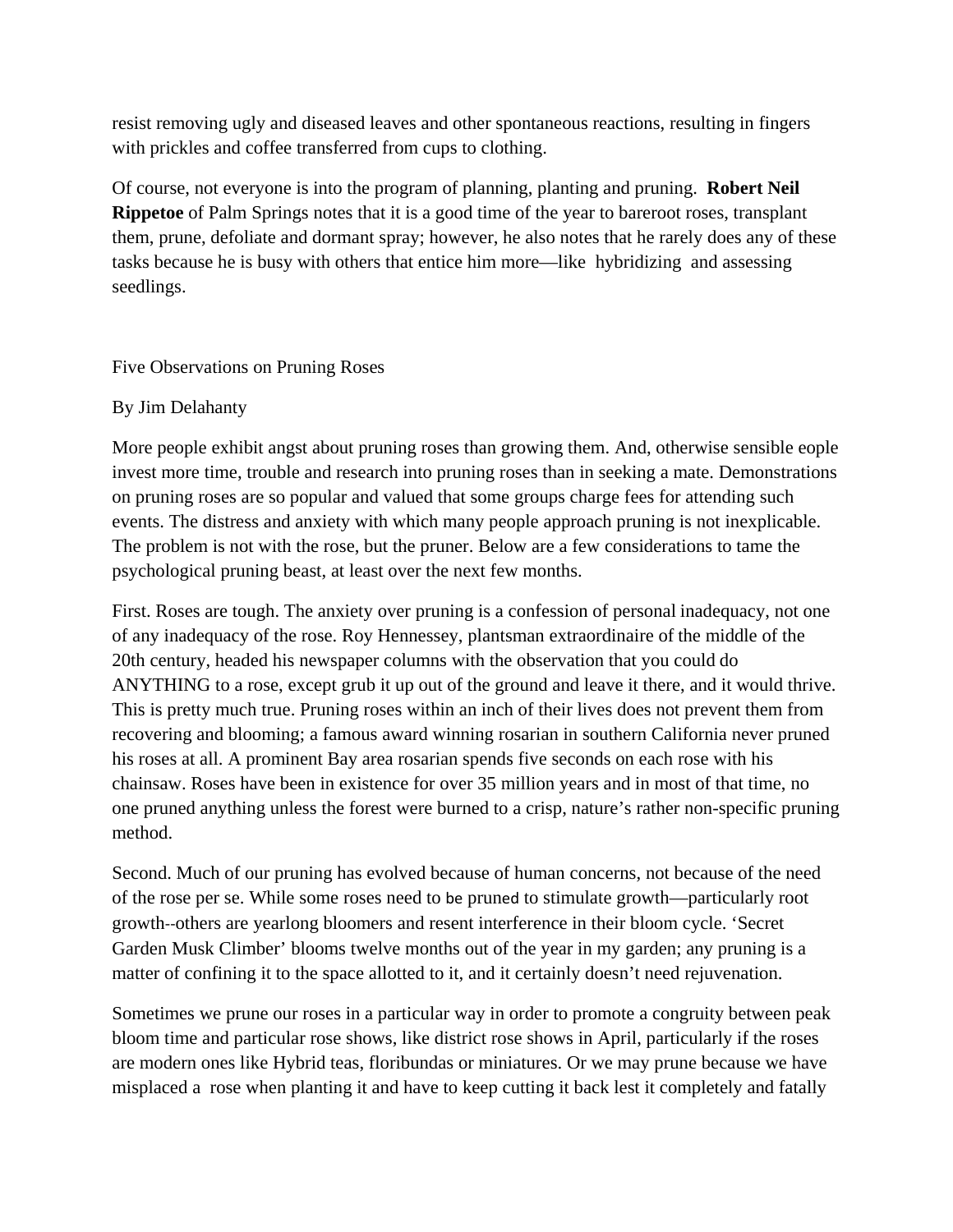block a path and injure someone, or worse yet, scratch the paint job on a new car. Sometimes we prune for aesthetic or artistic reasons. There is a rose, 'Santa Catalina,' planted on a grey fieldstone wall at the Roseraie de l'Hay in the Val de Marne, south of Paris, that blooms in increments of about six inches—a tribute to the pruner's art, since it involves encouraging and suppressing bud eyes all along the canes in question. In another section, the rose bush is contorted into the shape of a shamrock. Since no one has yet filed a suit on behalf of the rose in any known court of law, presumably the rose does not care in either case. But we do. It is the fact of our concerns that elicits much of the drive to prune roses.

Third. The only constant in pruning is to remove dead wood and criss-crossing branches. Once you have accomplished that task, you have completed your pruning chores for many roses. You are done. Stop. Do no more. Many chinas and polyanthas require no more. You may choose to do more for any of the reasons listed above, or for idiosyncratic reasons of your own, but the rose doesn't care.

Fourth. Pruning time in mild climate Southern California is traditionally between Thanksgiving and Valentine's Day. It is the time of the year when the roses are least productive, when many of them shed their leaves, and succumb to the vicissitudes of dead and dying foliage (rust, mildew, and general miasma). But, in fact, pruning takes place all across the calendar in the fullest sense of the word, with the removal of spent blooms, blind shoots, and/or dieback of canes. As E.B. Le Grice pointed out in 'Rose Growing Complete,' in a mild climate, roses may be pruned at any time of the year. Given that it normally takes about six weeks between flushes of bloom, a second flush of blooms appropriate for a rose show requires pruning in the first month of the year here in southern California as opposed to some other choice. But if you are not going to exhibit in rose shows, you can pretty well pick a time available to you. Once again, you are free to choose—unless you have some pressing concern like a wedding that requires roses at a particular time. But if you do, be aware that your pruning concerns are driven by exogenous concerns, not those of the rose.

Fifth. Roses resemble individuals in being difficult to squeeze in a box (either those of a physical sort like some of the 'body bags' found in the supers or intellectual ones for convenience in consideration). And when you consider that a half dozen species may have contributed to the development of a particular rose, it is no wonder that individual roses have individual cachets. 'Brandy,' for example, dislikes being hard pruned and will sulk if treated that way. 'Niles Cochet,'—or whatever is the identification of a rose purchased as 'Mme Jules Graveraux'—is a climbing tea rose that negates the normal rule that tea roses pout if hard pruned. If I didn't hard prune it, it would strangle several neighborhood dogs, not to mention the postman. And it continues to pump out hundreds of blooms most every month.